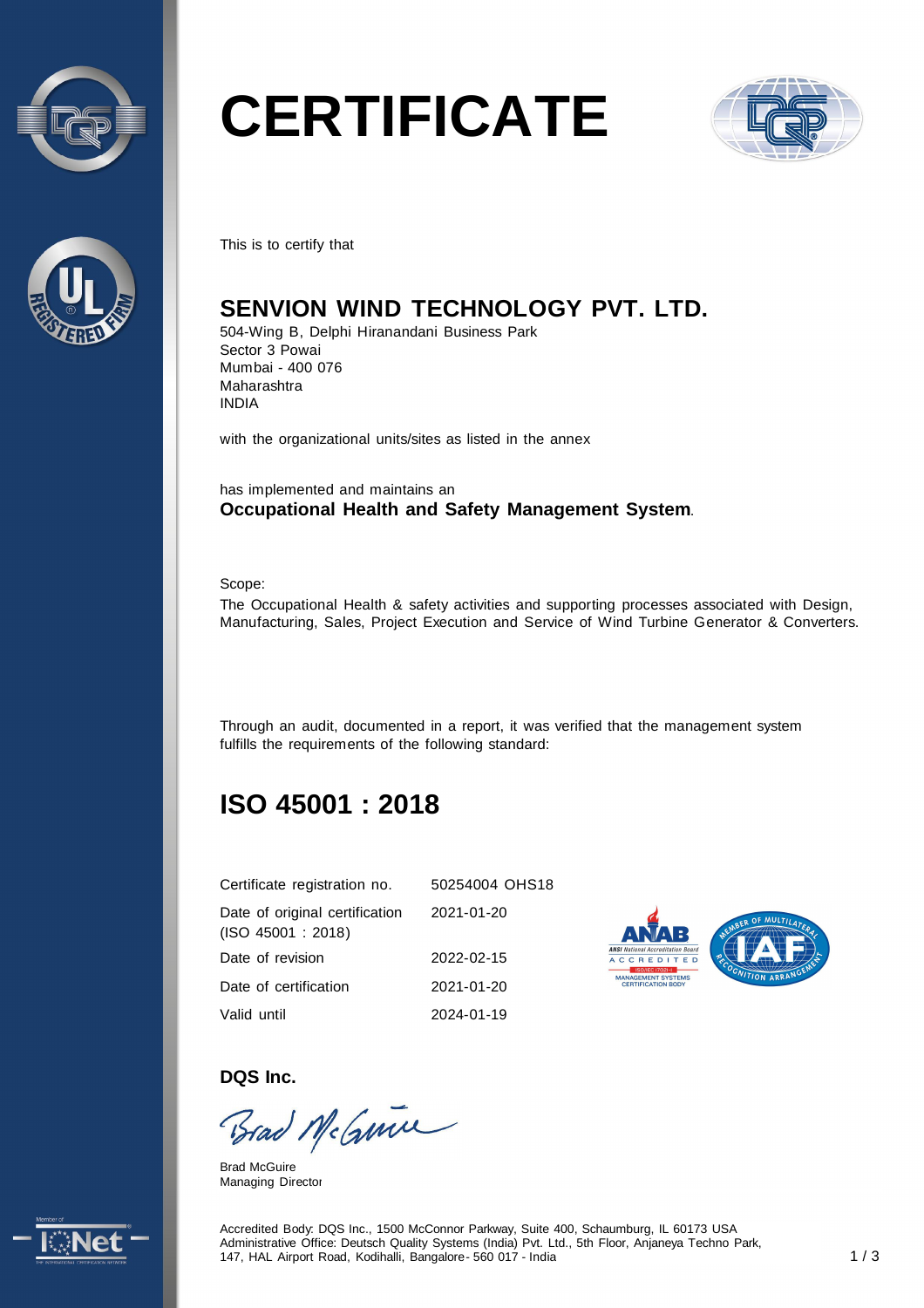



#### **Annex to certificate Registration No. 50254004 OHS18**

### **SENVION WIND TECHNOLOGY PVT. LTD.**

504-Wing B, Delphi Hiranandani Business Park Sector 3 Powai Mumbai - 400 076 Maharashtra INDIA

#### **Location Scope**

50254059 Senvion Wind Technology Private Limited Plot no-B15/1 MIDC, Baramati – 413 133, Maharashtra, INDIA

50254096 Senvion India Wind Power Services LLP Survey no-1046/1, Villege-Tithwa Indai, Wankaner Opp-Shree Ram Stone Crusher, Jadeshwar Temple Road, Dist-Morbi – 363 621 **Gujarat** INDIA

50254307

Senvion India Private Limited SJR I Park, Tower 2 (Phi), 5th Floor, No. 13, 14 & 15, EPIP, KIADB Industrial Area, Whitefield, Bangalore – 560 066 Karnataka, INDIA

50256107 Senvion India Wind Power Services LLP Girijashankarwadi, Rajache Kurle & Aarvi, Taluka:Khatav, Dist - Satara – 415 512, Maharashtra, INDIA

50254004 Senvion Wind Technology Private Limited B 504, Delphi Building, Orchard Avenue Sector No. 3, Hiranandani Business Park Hiranandani Garde, Powai, Mumbai- 400 076, Maharashtra INDIA

The Occupational Health and Safety Activities and Supporting processes associated with Manufacture of Nacelle- Hub and converters for Wind Turbine Generator.

The Occupational Health and Safety Activities and Supporting processes associated with Operation and Maintenance of Wind Turbine **Generator** 

The Occupational Health and Safety Activities and Supporting processes associated with for Design and Development of Wind Turbine Generator & Converters.

The Occupational Health and Safety Activities and Supporting processes associated with Operation and Maintenance of Wind Turbine Generator.

The Occupational Health and Safety Activities and Supporting processes associated with Sales & Service , Project Development and Project Execution along with Top Management, Logistics, Procurement, Quality, MRO , IT Management, Legal, HR & Infrastructure(Admin) support processes for all sites.



This annex (edition:2022-02-15) is only valid in connection with the above-mentioned certificate.  $2/3$